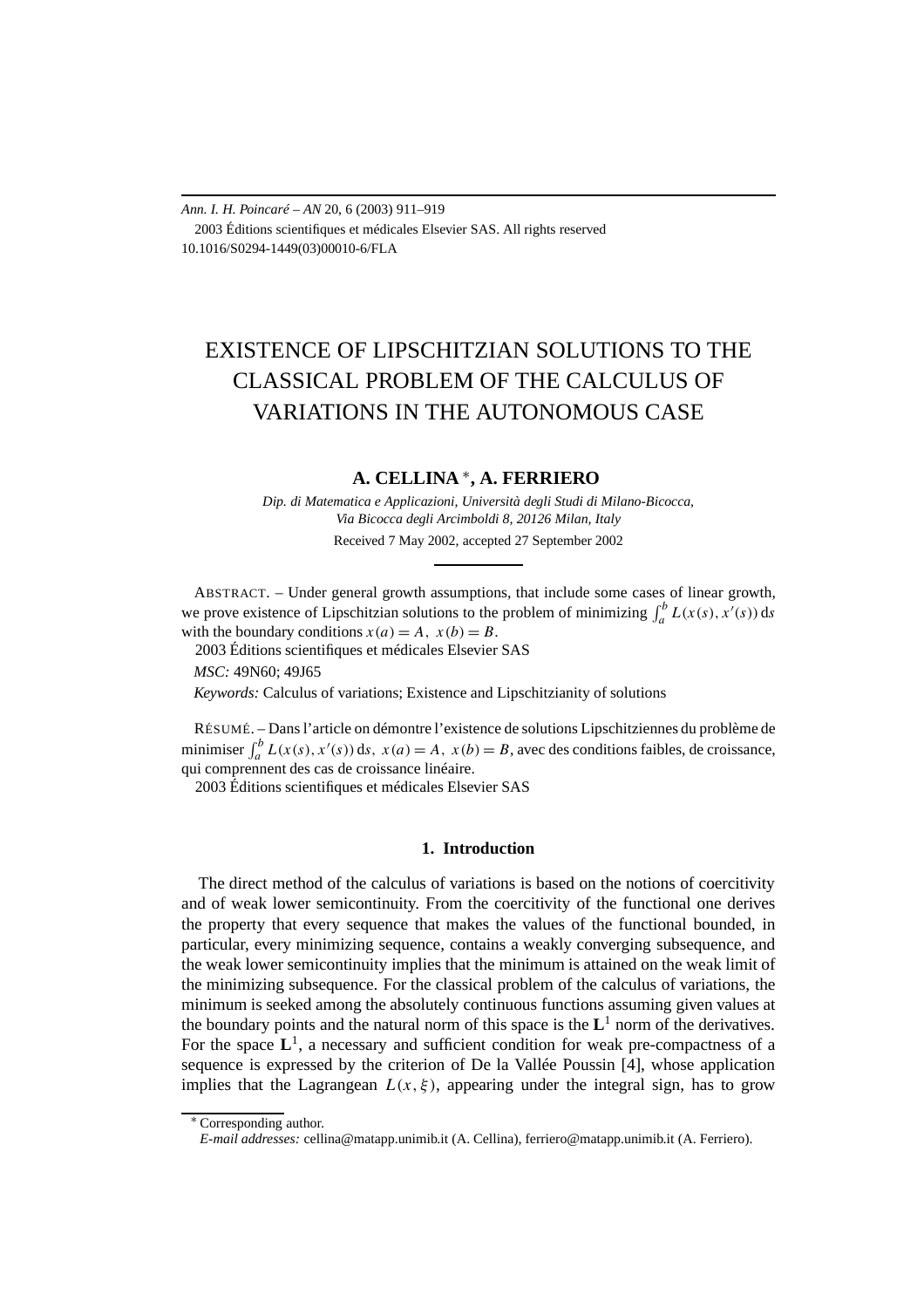faster than linearly with respect to the variable *ξ* . A necessary and sufficient condition seems to leave little hope of being able to apply the method to provide an existence theorem for absolutely continuous minimizers under assumptions that do *not* imply superlinear growth. The purpose of this paper, however, is to show that in the case of autonomous problems, where the Lagrangean does not depend explicitely on the integration variable *t*, a minor variant of the direct method can be applied under more general growth assumptions. More precisely, we consider problem *(***P***)*, the problem of minimizing the integral

$$
\int\limits_a^b L(x(s),x'(s))\,\mathrm{d} s
$$

for  $x:[a, b] \to \mathbb{R}^N$  absolutely continuous and satisfying  $x(a) = A$ ,  $x(b) = B$ . Under more general growth conditions, that include the classical superlinear growth but also some cases of Lagrangeans with linear growth, we show that, from any sequence  ${x_n}_{n \in \mathbb{N}}$ , minimizing for the functional, one can derive another sequence  ${\bar{x}_n}_{n \in \mathbb{N}}$ , each function  $\bar{x}_n$  obtained from  $x_n$  by reparametrizing the interval [*a, b*], that is again minimizing, and consists of equi-Lipschitzian functions. As a consequence, in the case the Lagrangean  $L(x, \xi)$  is convex in  $\xi$ , one can prove the existence of a solution to problem *(***P***)*, that, in particular, is a Lipschitzian function. A result on the regularity (Lipschitzianity) of solutions to autonomous minimum problems, under conditions of superlinear growth, was established in [5] and, under weaker growth conditions, in [2].

The growth assumption we consider is expressed in terms of the polar of the Lagrangean *L* with respect to *ξ* (for the properties fo the polar see, e.g., [6]). The same condition was already introduced in [3] to prove existence of solutions for a rather special class of Lagrangeans. The results we present apply to different classes of Lagrangeans, that can possibly be extended valued and either convex or differentiable in *ξ* . A simple example of a convex everywhere defined Lagrangean satisfying the assumptions of our Theorem 1, in particular the growth condition, is the map, having linear growth,

$$
L(\xi) = \begin{cases} |\xi| - \ln(|\xi|), & |\xi| \ge 1, \\ 1, & \text{otherwise.} \end{cases}
$$

## **2. Main results**

In what follows  $L(x, \xi) : \mathbb{R}^N \times \mathbb{R}^N \to \overline{\mathbb{R}} = \mathbb{R} \cup \{+\infty\}$  is an extended valued function, continuous and bounded below, not identically  $+\infty$ . *L*<sup>\*</sup>*(x, p)* is the *polar* of *L* with respect to its second variable [1], i.e.

$$
L^*(x, p) = \sup_{\xi \in \mathbb{R}^N} \langle p, \xi \rangle - L(x, \xi).
$$

We denote by dom =  $\{(x, \xi) \in \mathbb{R}^N \times \mathbb{R}^N : L(x, \xi) \in \mathbb{R}\}\)$  its effective domain. Since the assumptions on *L* for the case where dom =  $\mathbb{R}^N \times \mathbb{R}^N$  are somewhat simpler than the assumptions needed in the general case, we shall state separately the results for the two cases. For each case, *L*, as a function of *ξ* , may be either convex or not; in this second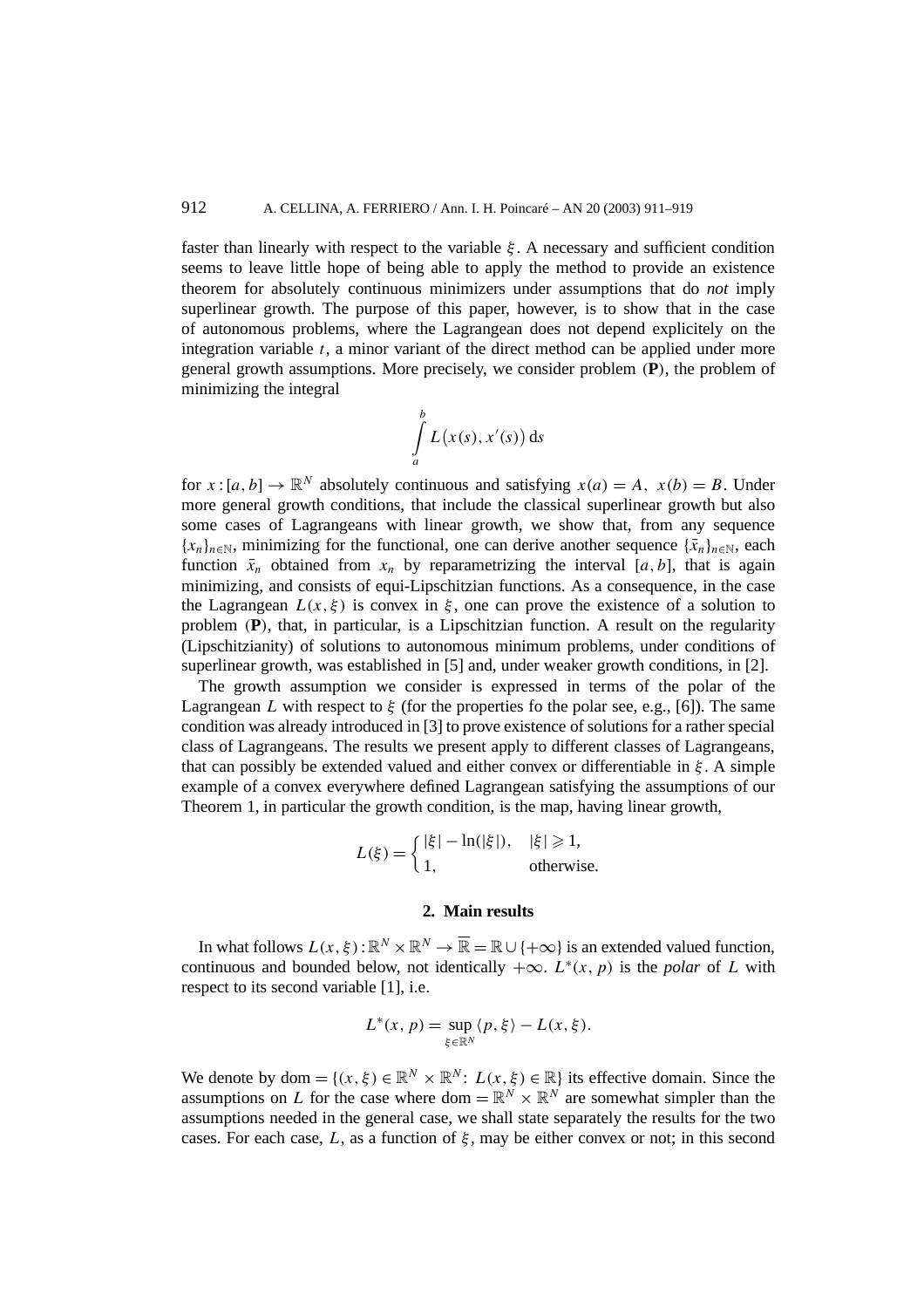case, we shall need the extra assumption of differentiability of  $L$  with respect to  $\xi$ . This assumption is not needed in the convex case, since, in this case, the existence of a subdifferential is enough for the proof. Hence, we will provide four different statements of what is basically the same result; the proof will be one proof for the four different theorems. We first present the results for the simpler case where dom =  $\mathbb{R}^N \times \mathbb{R}^N$ .

THEOREM 1 (Convex case). – *Assume that*:

- (1) dom =  $\mathbb{R}^N \times \mathbb{R}^N$  *and*  $L(x, \cdot)$  *is convex,*  $\forall x \in \mathbb{R}^N$ ;
- (2) *for every selection*  $p(x, \cdot) \in \partial_{\xi} L(x, \cdot)$  *we have*

$$
L^*(x, p(x, \xi)) \to +\infty
$$

 $\int$  *as*  $|\xi|$  *tends to*  $+\infty$ *, uniformly in x.* 

*Then: given any minimizing sequence*  $\{x_n\}_{n\in\mathbb{N}}$  *for the functional in* (P)*, there exists a constant*  $\Lambda$  *and a sequence of reparametrizations*  $s_n$  *of the interval* [a, b] *onto itself, such that*  $\{\bar{x}_n\}_{n \ge n_1} = \{x_n \circ s_n\}_{n \ge n_1}$  *is again a minimizing sequence and each*  $\bar{x}_n$  *is Lipschitzian with Lipschitz constant*  $\Lambda$ *.* 

The convex Lagrangean  $L(\xi)$  described in Section 1 is such that

$$
L^*(p(\xi)) = \ln(|\xi|) - 1 \to +\infty.
$$

THEOREM 2 (Differentiable case). – *Assume that*:

(1) dom =  $\mathbb{R}^N \times \mathbb{R}^N$  *and*  $\forall x \in \mathbb{R}^N$ ,  $L(x, \cdot)$  *is differentiable*;

(2)  $L^*(x, \nabla_{\xi} L(x, \xi)) \rightarrow +\infty$  *as*  $|\xi|$  *tends to*  $+\infty$ *, uniformly in x.* 

*Then the conclusion of Theorem* 1 *holds.*

The following are the analogous results in the more complex case where dom  $\neq$  $\mathbb{R}^N \times \mathbb{R}^N$ . In this case it is not necessarily true that the functional in *(P)* is not identically  $+\infty$ .

THEOREM 3 (Convex case). – *Assume that*:

- (1)  $L(x, \cdot)$  *is a convex extended valued map and*  $(x, 0) \in \text{dom whenever there exists}$ *ξ such that (x, ξ )* ∈ dom;
- (2) *for every selection*  $p(x, \cdot) \in \partial_{\xi} L(x, \cdot)$  *we have*

$$
L^*(x, p(x, \xi)) \to +\infty
$$

 $as \, |\xi|$  *tends to*  $+\infty$ *, with*  $(x, \xi) \in$  dom*, uniformly in x*;

- (3) *for every*  $M > 0$ ,  $\exists \delta > 0$  *such that*  $L(x, \xi) > M$ *, for every*  $(x, \xi) \in \text{dom with}$  $d((x, \xi), \partial \text{ dom}) < \delta$ ;
- (4) *the functional in*  $(P)$  *is not identically*  $+\infty$ *.*

*Then the conclusion of Theorem* 1 *holds.*

THEOREM 4 (Differentiable case). – *Assume that*:

- (1)  $L(x, \cdot)$  *is differentiable and* dom  $\cap$  ({ $x$ }  $\times \mathbb{R}^N$ ) *is star shaped with respect to*  $(x, 0)$ *whenever there exists*  $\xi$  *such that*  $(x, \xi) \in \text{dom}$ ;
- (2)  $L^*(x, \nabla_{\xi} L(x, \xi)) \rightarrow +\infty$  *as*  $|\xi|$  *tends to*  $+\infty$ *, with*  $(x, \xi) \in$  dom*, uniformly in x*;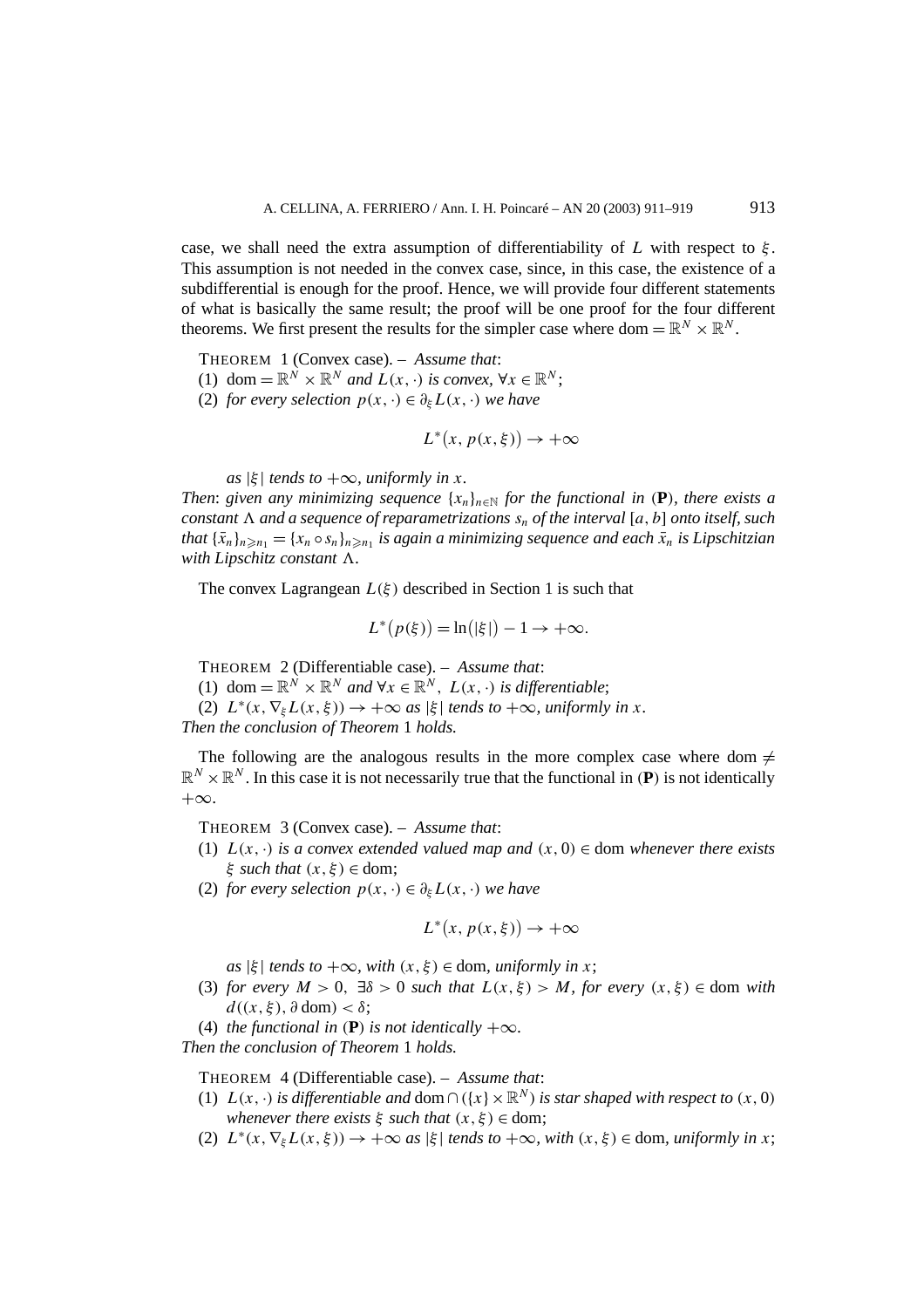(3) *for every*  $M > 0$ ,  $\exists \delta > 0$  *such that*  $L(x, \xi) > M$ , *for every*  $(x, \xi) \in$  dom *with*  $d((x, \xi), \partial \text{ dom}) < \delta$ ;

(4) *the functional in*  $(P)$  *is not identically*  $+\infty$ *.* 

*Then the conclusion of Theorem* 1 *holds.*

We shall need the following proposition on the existence of a lower bound for the Lagrangean *L* under the conditions stated in any of the theorems above.

PROPOSITION 5. – *Let L satisfy assumptions* (1) *and (*2*) of any of the Theorems* 1*,* 2*,* 3 *or* 4*. Then there exist*  $\alpha > 0$  *and*  $\beta \in \mathbb{R}$  *such that*  $L(x, \xi) \geq \alpha |\xi| + \beta$ ,  $\forall (x, \xi) \in$  dom.

*Proof.* – Set  $\ell = \inf\{L(x, \xi)\}\$ ; assumption (2) implies that there exists  $r > 0$  such that  $-L^*(x, p(x, \xi)) \le \ell - 1$ , for every  $(x, \xi) \in$  dom with  $|\xi| \ge r$ , where  $p(x, \cdot)$  is either  $\nabla_{\xi}L(x, \cdot)$  or any selection from the subdifferential of  $L(x, \cdot)$ . We claim that we can choose  $\alpha = 1/(2r)$  and  $\beta = \ell - 1$ 

Fix  $(x, \xi) \in$  dom. When  $|\xi| \le r$ , we have  $L(x, \xi) \ge \ell > |\xi|/(2r) + \ell - 1$ , and the claim is true in this case.

Consider the case  $|\xi| > r$ . Set  $\psi(s) = s/(2r) + \ell - 1$ ; assumption (1) implies that the convex function  $\mathcal{L}(s) = L(x, s\xi/|\xi|)$  is well defined for  $s \in [r, |\xi|]$ , hence the selection  $p_{\mathcal{L}}(s) = \langle \xi / | \xi |, p(x, s\xi / | \xi |) \rangle \in \partial \mathcal{L}(s)$  is increasing and we have  $p_{\mathcal{L}}(s) \geq$  $p_L(r)$ ; moreover, from the inequality

$$
L\left(x, r\frac{\xi}{|\xi|}\right) - \left\langle r\frac{\xi}{|\xi|}, p\left(x, r\frac{\xi}{|\xi|}\right) \right\rangle \leq \ell - 1,
$$

we obtain  $p_{\mathcal{L}}(r) \geq 1/r > 1/(2r) = \psi'(s)$ . From  $\mathcal{L}(r) > \psi(r)$ , we obtain  $\mathcal{L}(s) > \psi(s)$ , for every  $s \in [r, |\xi|]$ ; setting  $s = |\xi|$ , the claim is proved.

Now, assume the validity of (1), (2) of the differentiable cases. Again, let  $r > 0$  be such that for every  $(x, \xi) \in \text{dom with } |\xi| \geq r$  we have  $-L^*(x, \nabla_{\xi}L(x, \xi)) \leq \ell - 1$ . As before, it follows that the claim is true for  $(x, \xi) \in \text{dom}, |\xi| \leq r$ . Fix  $\xi, |\xi| > r$ . By assumption (1),  $\mathcal{L}(s)$  is defined for  $s \in [r, |\xi|]$ , and we infer

$$
L\left(x, s\frac{\xi}{|\xi|}\right) - \left\langle s\frac{\xi}{|\xi|}, \nabla_{\xi} L\left(x, s\frac{\xi}{|\xi|}\right) \right\rangle \leq \ell - 1,
$$

so that

$$
\mathcal{L}(s) - \psi(s) = L\left(x, s\frac{\xi}{|\xi|}\right) - \left[\frac{s}{2r} + \ell - 1\right] \leq \left\langle s\frac{\xi}{|\xi|}, \nabla_{\xi} L\left(x, s\frac{\xi}{|\xi|}\right) \right\rangle + \frac{s}{2r} = s\left[\mathcal{L}'(s) - \psi'(s)\right].
$$

Assume that the set  $\{s \in (r, |\xi|]: \mathcal{L}(s) - \psi(s) < 0\}$  is non-empty, and let  $s_0$  be its infimum. By continuity,  $\mathcal{L}(s_0) - \psi(s_0) = 0$ , so that  $s_0 > r$ . From the Mean Value Theorem we infer the existence of  $s_1 \in (r, s_0)$  such that  $\mathcal{L}'(s_1) - \psi'(s_1) < 0$ , that in turn implies  $\mathcal{L}(s_1) - \psi(s_1) < 0$ , a contradiction to the definition of  $s_0$ . Hence  $\mathcal{L}(s) \geq \psi(s)$ ,  $\forall s \in (r, |\xi|],$  in particular for  $s = |\xi|$ .  $\Box$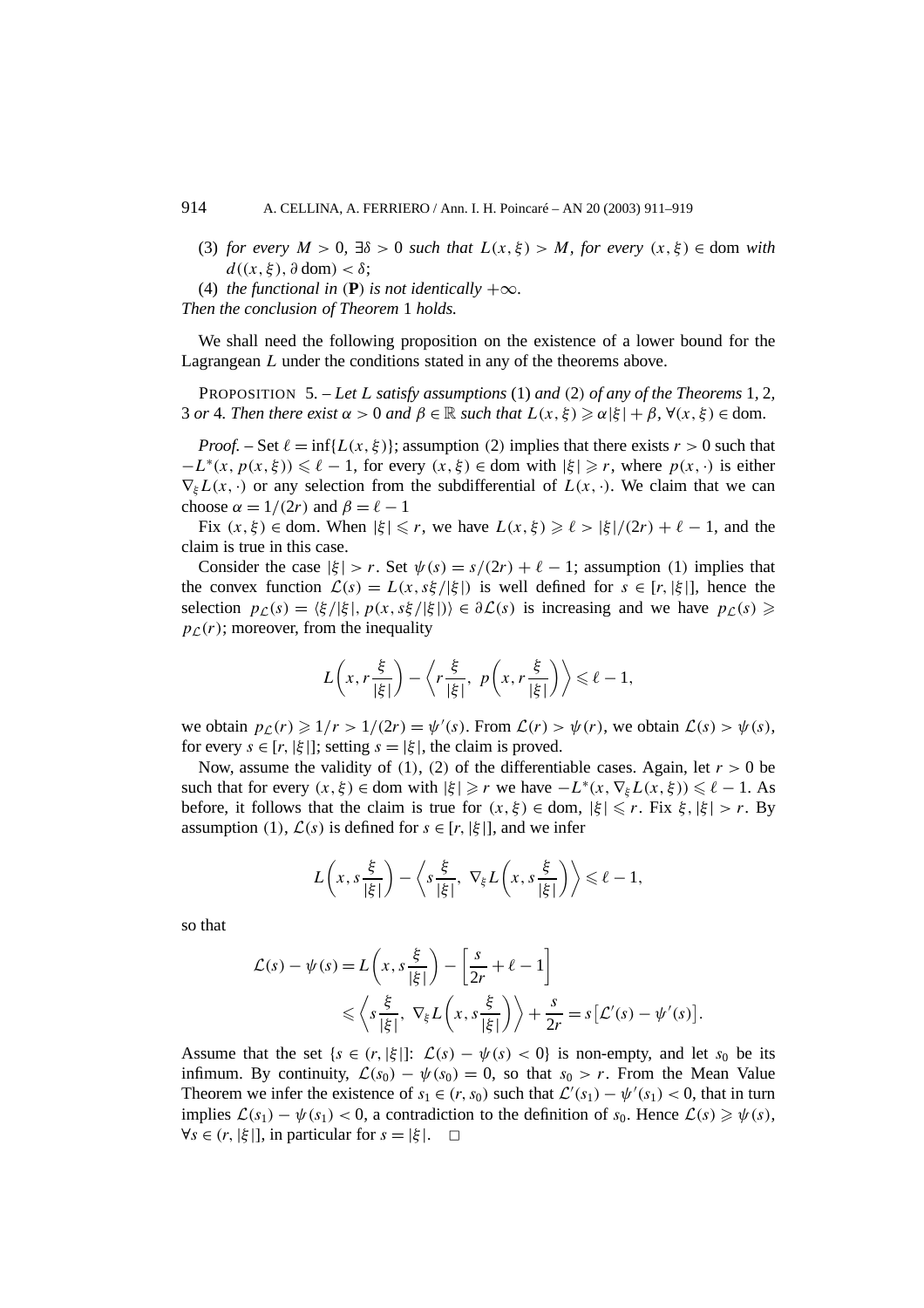LEMMA 6. – Let  $f: \mathbb{R}^N \to \overline{\mathbb{R}}$  be convex, and such that dom contains the origin. *Then, for every*  $\xi$  *in the domain of*  $f$ *, the function*  $f(\xi/(1+\cdot))(1+\cdot)$  *from*  $[0, +\infty)$  *to* R *is convex. Moreover, there exists a selection p(*·*)* ∈ *∂f (*·*) such that*

$$
f\left(\frac{\xi}{1+s}\right)(1+s) - f(\xi) \leqslant -sf^*\left(p\left(\frac{\xi}{1+s}\right)\right), \quad \forall s \in [0, +\infty).
$$

*Proof.* – See the proof in [1].  $\Box$ 

#### **3. Proof of Theorems 1–4**

*Proof. –* Set *m* be the infimum of the values of

$$
\int_a^b L(x(s), x'(s)) \, \mathrm{d} s
$$

for *x* as in problem  $(P)$ . Proposition 5 and the assumptions of Theorems 1–4 imply that *m* is finite. Let  $\{x_n\}_{n\in\mathbb{N}}$  be a minimizing sequence for problem *(P)*. By Proposition 5 we obtain that there exists  $H > 0$  such that  $||x'_n||_1 \le H$  so that, for every *n*, for every *s* in [*a*, *b*], we have *x<sub>n</sub>*(*s*) ∈ *B*[0, *A* + *H*].

Next point (a) reaches a conclusion with an argument that differs in the cases where *L* is or is not extended valued, so the argument is presented separately in the two cases.

(a) (Case dom =  $\mathbb{R}^N \times \mathbb{R}^N$ ) For every *n*, consider the subset of [*a*, *b*] defined by

$$
T_n^H = \{ s \in [a, b] : \left| x'_n(s) \right| \leq 4H/3(b-a) \};
$$

one verifies that the Lebesgue measure of any such set is larger or equal to  $(b - a)/4$ .

 $\text{Fix } \delta > 0. \text{ Since } (x_n(s), (1+\delta)x'_n(s)) \in B[0, A + H] \times B[0, 4(1+\delta)H/3(b-a)],$ and *L* is continuous, we infer that: there exists  $\mu \in \mathbb{R}$  such that, for every  $n \in \mathbb{N}$  and  $s \in T_n^H$ ,

$$
L(x_n(s), (1+\delta)x'_n(s))\frac{1}{1+\delta}-L(x_n(s), x'_n(s))\leqslant \mu.
$$

(a) (Case dom  $\neq \mathbb{R}^N \times \mathbb{R}^N$ ) Consider a real positive *M*. Assumption (3) implies that there exists  $\delta(M) > 0$  such that  $L(x, \xi) > M$ ,  $\forall (x, \xi) \in \text{dom with } d((x, \xi), \partial \text{ dom})$ 2*δ(M)*.

Consider the subsets of [*a, b*]

$$
J_n^{\delta(M)} = \{s \in [a, b]: d((x_n(s), x'_n(s)), \partial \text{ dom}) \geq 2\delta(M)\};
$$

we have the inequality

$$
\int_{a}^{b} L(x_n(s), x'_n(s)) ds = \int_{J_n^{\delta(M)}} L(x_n(s), x'_n(s)) ds + \int_{[a,b] \setminus J_n^{\delta(M)}} L(x_n(s), x'_n(s)) ds
$$
\n
$$
\geq |J_n^{\delta(M)}| \ell + |[a,b] \setminus J_n^{\delta(M)}|M = (b-a)M + |J_n^{\delta(M)}|(\ell - M),
$$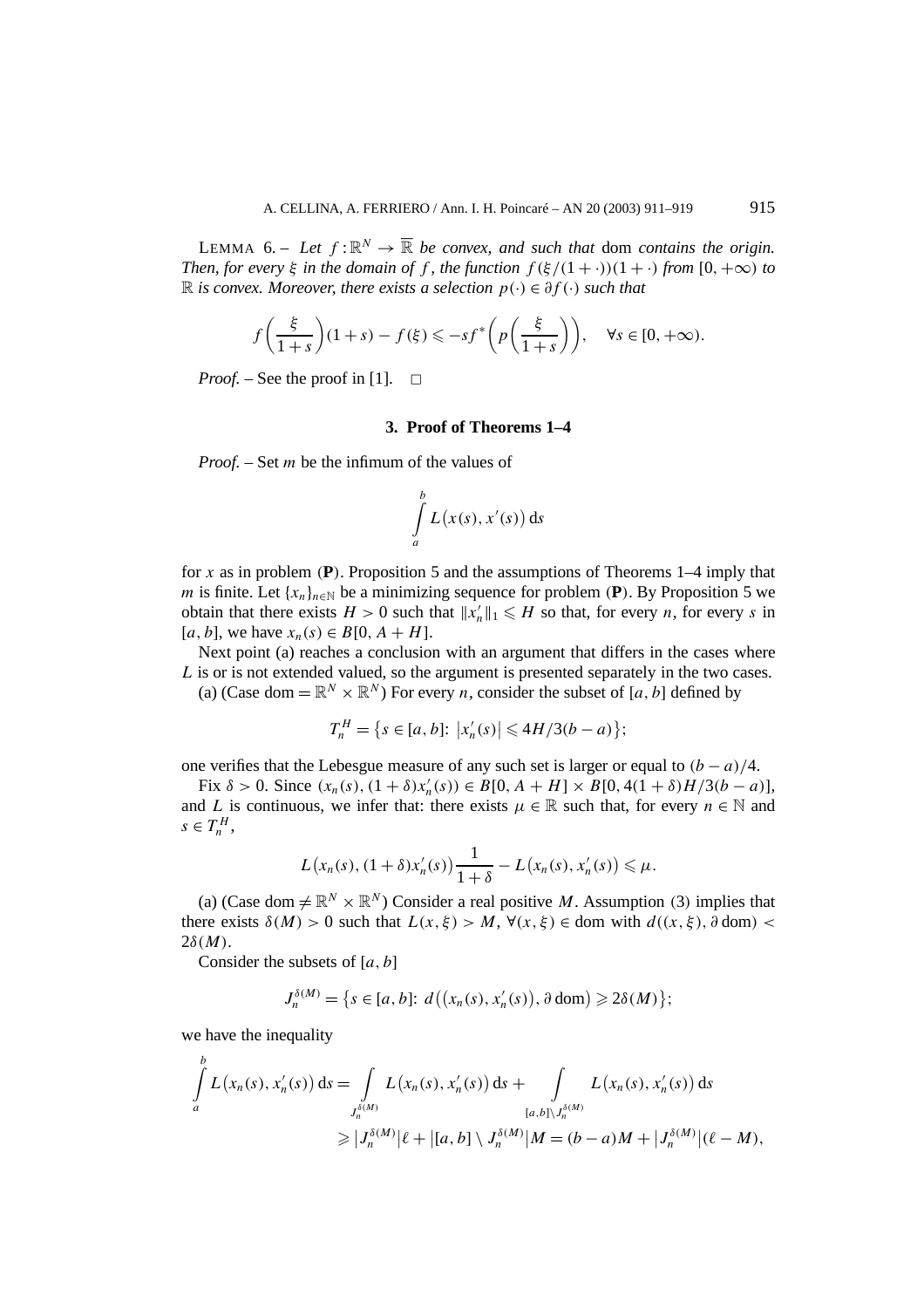so that

$$
\liminf_{n\to+\infty}|J_n^{\delta(M)}|\geqslant\frac{(b-a)M-m}{M-\ell}.
$$

Since  $\lim_{M \to \infty} [(b - a)M - m]/(M - \ell) = b - a$ , we can choose  $\overline{M} > 0$  such that

$$
\left[(b-a)\overline{M}-m\right]/(\overline{M}-\ell)>(b-a)3/4.
$$

Set  $\delta = \delta(\overline{M})$ . We have obtained that there exists  $n_1 \in \mathbb{N}$  such that  $n \geq n_1$  implies

$$
\left|J_n^{\delta}\right| \geqslant (b-a)3/4.
$$

We have also obtained that the sets  $\{(x_n(s), (1+\delta)x'_n(s))\colon s \in J_n^{\delta}\}\)$  are contained in dom. Finally, consider the sets

$$
I_n^H = \{ s \in [a, b] : |x'_n(s)| \leq 4H/(b-a) \};
$$

the measure of each  $I_n^H$  is at least  $(b-a)3/4$  so that, defining  $T_n^H = I_n^H \cap J_n^{\delta}$ , we obtain  $|T_n^H| = |I_n^H \cap J_n^{\delta}| \geq (b - a)/4, \forall n \geq n_1.$ 

Since  $(x_n(s), (1 + \delta)x'_n(s))$  belongs to  $B[0, A + H] \times B[0, 4(1 + \delta)H/(b - a)] \cap$  ${(x, \xi) \in dom: d((x, \xi), \partial dom) ≥ \delta},$  a compact subset of dom and *L* is continuous on dom, we infer that: there exists  $\mu \in \mathbb{R}$  such that, for every  $n \in \mathbb{N}$  and  $s \in T_n^H$ ,

$$
L(x_n(s), (1+\delta)x'_n(s))\frac{1}{1+\delta}-L(x_n(s), x'_n(s))\leq \mu.
$$

(b) Consider a real positive *ν* and set  $S_n^v = \{s \in [a, b] : |x'_n(s)| > v\}$ . From  $||x'_n||_1 \le H$ , we easily obtain that both the measure of  $S_n^v$  and

$$
\varepsilon_n^v = \int\limits_{S_n^v} \left[ \frac{|x'_n(s)|}{v} - 1 \right] \mathrm{d}s
$$

converge to 0 as  $v \to +\infty$ , uniformly with respect to  $n \in \mathbb{N}$ .

Consider first the convex case; let  $p(x, \cdot) \in \partial_{\xi} L(x, \cdot)$  be the selection provided by Lemma 6. By assumption (2) of this case, ther exists a map  $M : \mathbb{N} \to \mathbb{R}$ ,  $\lim_{v \to +\infty} M(v) = +\infty$ , such that

$$
L^*(x, p(x, \xi)) \geq M(\nu)
$$

for every  $(x, \xi) \in \text{dom} \cap [\mathbb{R}^N \times (B[0, \nu])^c]$ ; in particular

$$
L^*(x_n(x), p(x_n(s), x'_n(s))) \geq M(\nu)
$$

for every  $n \in \mathbb{N}$  and  $s \in S_n^{\nu}$ . Analogously, under assumption (2) of the differentiable case, there exists a map  $M : \mathbb{N} \to \mathbb{R}$ ,  $\lim_{v \to +\infty} M(v) = +\infty$ , such that

$$
L^*(x, \nabla L(x, \xi)) \geq M(\nu)
$$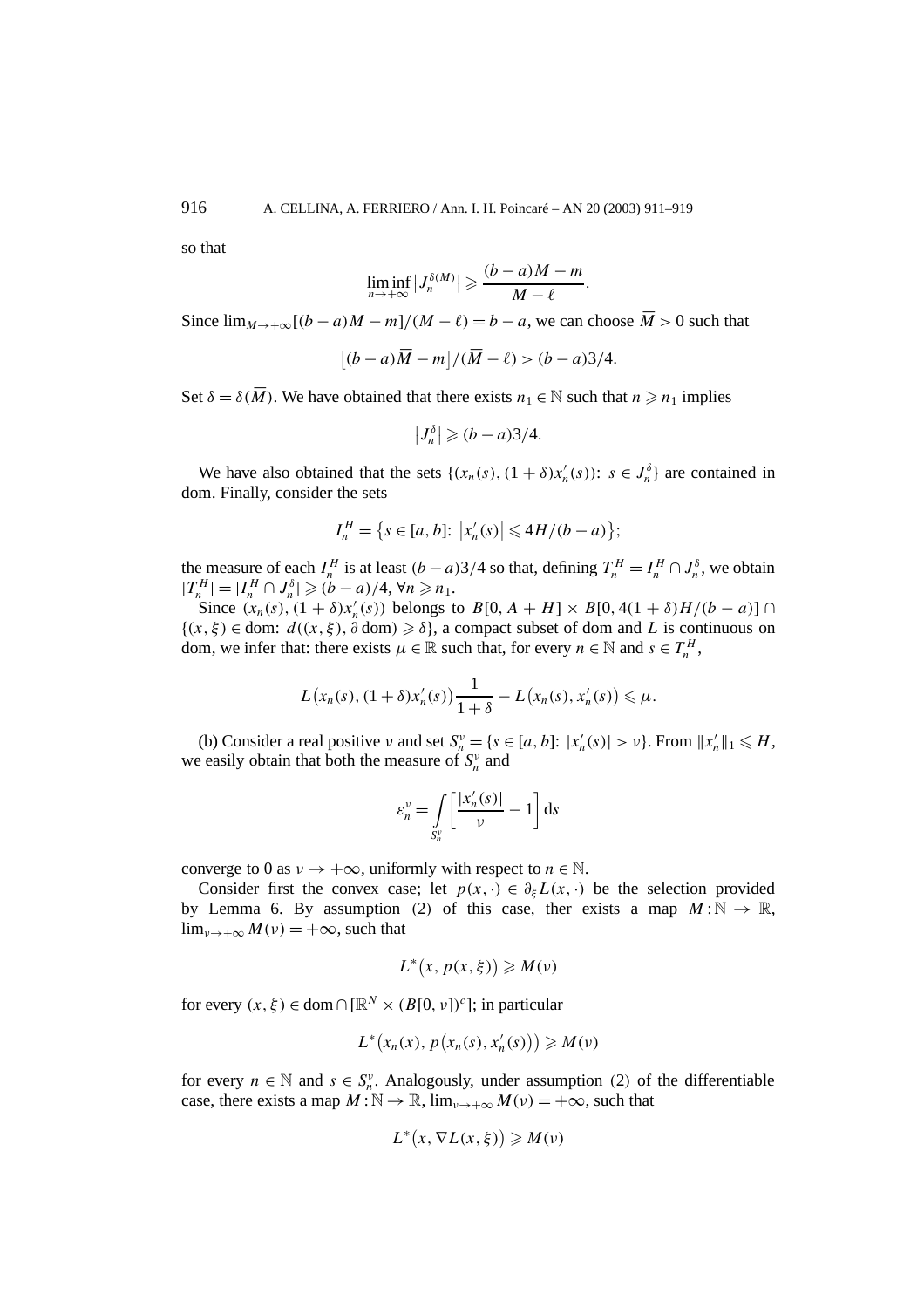for every  $(x, \xi) \in \text{dom} \cap [\mathbb{R}^N \times (B[0, \nu])^c]$ ; in particular

$$
L^*\big(x_n(x),\ \nabla L\big(x_n(s),x'_n(s)\big)\big)\geqslant M(\nu)
$$

for every  $n \in \mathbb{N}$  and  $s \in S_n^{\nu}$ .

Hence, both in the convex and in the differentiable case, we have obtained that there exists an integer  $\bar{\nu}$  such that at once we have  $\bar{\nu} \ge 4H/(b-a)$ ,  $M(\bar{\nu}) \ge (1+\delta)\mu$  and  $\varepsilon_n^{\bar{\nu}} \le (b - a) / [4(1 + \delta)], \forall n \in \mathbb{N}.$ 

(c) For every  $n \ge n_1$ , there exists  $\Sigma_n^H$ , a subset of  $T_n^H$ , having measure  $(1 + \delta)\varepsilon_n^{\bar{\nu}}$ . Define the absolutely continuous functions  $t_n(s) = a + \int_a^s t'_n(\tau) d\tau$  by setting

$$
t'_{n}(s) = \begin{cases} 1 + \left[\frac{|x'_{n}(s)|}{\bar{v}} - 1\right], & s \in S_{n}^{\bar{v}}, \\ 1 - \frac{1}{1+\delta}, & s \in \Sigma_{n}^{H}, \\ 1, & \text{otherwise}; \end{cases}
$$

each  $t_n$  is an invertible map from [ $a$ ,  $b$ ] onto itself.

(d) From the definition of  $t'_n$  we have that

$$
\int_{a}^{b} L\left(x_{n}(s), \frac{x'_{n}(s)}{t'_{n}(s)}\right) t'_{n}(s) ds - \int_{a}^{b} L(x_{n}(s), x'_{n}(s)) ds
$$
\n
$$
= \int_{S_{n}^{\bar{v}}} L\left(x_{n}(s), \bar{\nu} \frac{x'_{n}(s)}{|x'_{n}(s)|}\right) \frac{|x'_{n}(s)|}{\bar{\nu}} ds - \int_{S_{n}^{\bar{v}}} L(x_{n}(s), x'_{n}(s)) ds
$$
\n
$$
+ \int_{\Sigma_{n}^{H}} L(x_{n}(s), (1+\delta)x'_{n}(s)) \frac{1}{1+\delta} ds - \int_{\Sigma_{n}^{H}} L(x_{n}(s), x'_{n}(s)) ds.
$$

We wish to estimate the above integrals. Since  $\Sigma_n^H \subset T_n^H$ , we easily obtain

$$
\int\limits_{\Sigma_n^H}\bigg[L\big(x_n(s),(1+\delta)x'_n(s)\big)\frac{1}{1+\delta}-L\big(x_n(s),x'_n(s)\big)\bigg]\,ds\leqslant(1+\delta)\varepsilon_n^{\bar{\nu}}\mu.
$$

To conclude the estimate we have to consider separately the convex and the differentiable case.

(e) (Convex case) The choice of *p* implies that

$$
L\left(x_n(s), \bar{\nu}\frac{x'_n(s)}{|x'_n(s)|}\right)\frac{|x'_n(s)|}{\bar{\nu}} - L\left(x_n(s), x'_n(s)\right)
$$
  

$$
\leqslant -\left[\frac{|x'_n(s)|}{\bar{\nu}} - 1\right]L^*\left(x_n(s), p\left(x_n(s), \bar{\nu}\frac{x'_n(s)}{|x'_n(s)|}\right)\right)
$$

for every  $s \in S_n^{\bar{\nu}}$ .

(e) (Differentiable case) The Mean Value Theorem implies that there exists  $\alpha_n(s) \in$  $[0, |x'_n(s)|/\bar{v} - 1]$  such that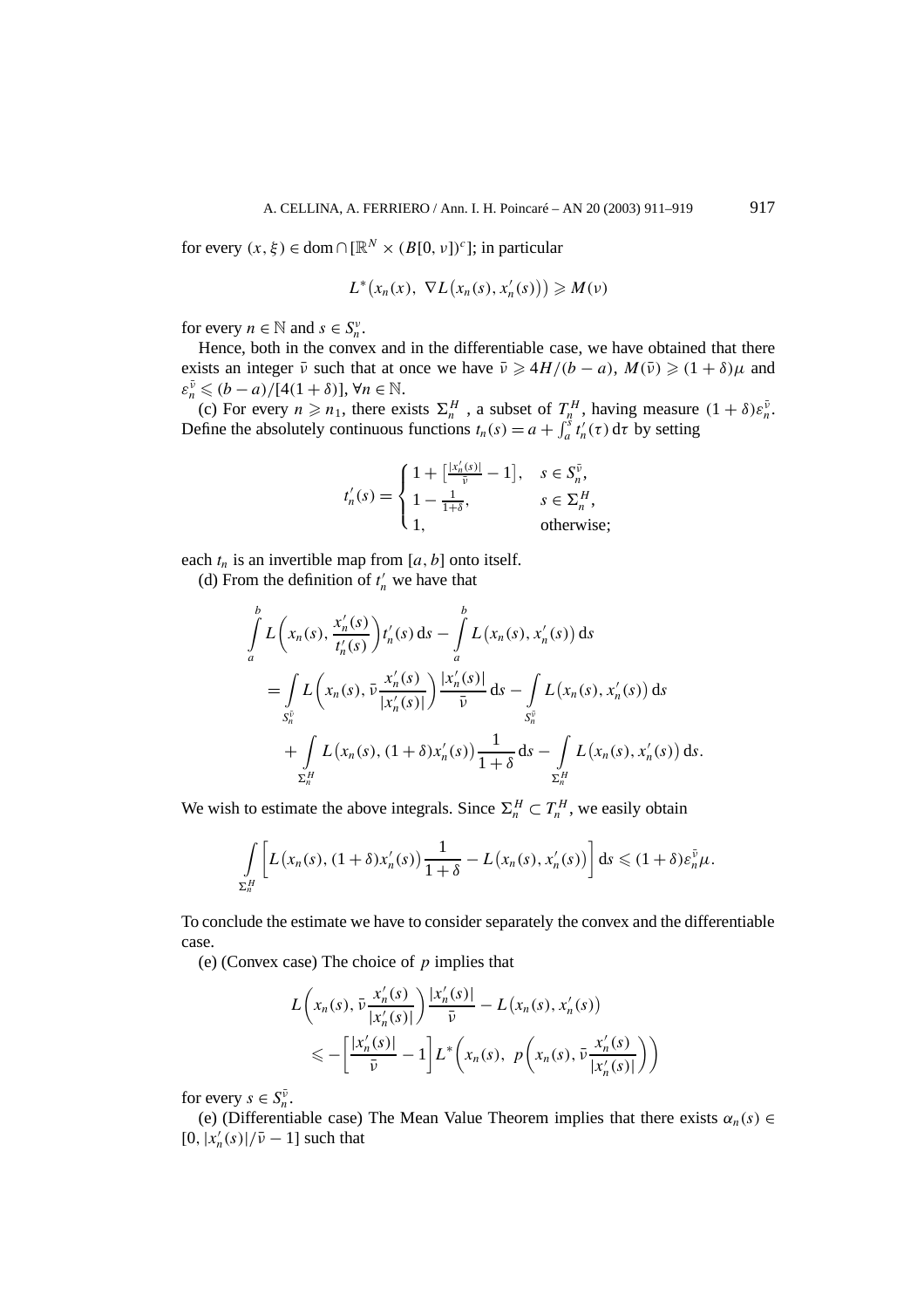918 A. CELLINA, A. FERRIERO / Ann. I. H. Poincaré – AN 20 (2003) 911–919

$$
L\left(x_n(s), \bar{v}\frac{x'_n(s)}{|x'_n(s)|}\right)\frac{|x'_n(s)|}{\bar{v}} - L\left(x_n(s), x'_n(s)\right)
$$
  

$$
= -\left[\frac{|x'_n(s)|}{\bar{v}} - 1\right] \left[\left\langle \nabla_{\xi} L\left(x_n(s), \frac{x'_n(s)}{1 + \alpha_n(s)}\right), \frac{x'_n(s)}{1 + \alpha_n(s)} \right\rangle
$$
  

$$
- L\left(x_n(s), \frac{x'_n(s)}{1 + \alpha_n(s)}\right) \right]
$$
  

$$
= -\left[\frac{|x'_n(s)|}{\bar{v}} - 1\right]L^*\left(x_n(s), \nabla_{\xi} L\left(x_n(s), \frac{x'_n(s)}{1 + \alpha_n(s)}\right)\right)
$$

for every  $s \in S_n^{\bar{\nu}}$ .

(f) Since both  $|\bar{v}x'_n(s)|/|x'_n(s)| \geq \bar{v}$  and  $|x'_n(s)|/(1+\alpha_n(s)) \geq \bar{v}$ , by the definition of  $M(\bar{v})$  we obtain

$$
\int\limits_{S_n^{\bar{\nu}}} L\left(x_n(s),\bar{\nu}\frac{x_n'(s)}{|x_n'(s)|}\right) \frac{|x_n'(s)|}{\bar{\nu}}\,ds - \int\limits_{S_n^{\bar{\nu}}} L\left(x_n(s),x_n'(s)\right) ds \leqslant -\varepsilon_n^{\bar{\nu}} M(\bar{\nu}),
$$

hence our estimate becomes:  $n \geq n_1$  implies that

$$
\int\limits_a^b L\bigg(x_n(s),\frac{x'_n(s)}{t'_n(s)}\bigg) t'_n(s) \, \mathrm{d} s - \int\limits_a^b L\big(x_n(s),x'_n(s)\big) \, \mathrm{d} s \leqslant \varepsilon_n^{\overline{\nu}} \big[-M(\overline{\nu}) + (1+\delta)\mu\big] \leqslant 0.
$$

(g) The conclusion of (f) proves the theorem; in fact, defining  $\bar{x}_n = x_n \circ s_n$ , where  $s_n$ is the inverse of the function  $t_n$ , we obtain, by the change of variable formula [7], that  ${\{\bar{x}_n\}}_{n \ge n_1} = {\{x_n \circ s_n\}}_{n \ge n_1}$  is a minimizing sequence, since

$$
\int_a^b L(\bar{x}_n(t), \bar{x}'_n(t)) dt = \int_a^b L(\bar{x}_n(t_n(s)), \frac{d\bar{x}_n}{dt}(t_n(s))) t'_n(s) ds
$$
  
= 
$$
\int_a^b L(x_n(s), \frac{x'_n(s)}{t'_n(s)}) t'_n(s) ds \leq \int_a^b L(x_n(s), x'_n(s)) ds.
$$

Moreover, we claim that  $\bar{x}_n$  are Lipschitzian functions, with the same Lipschitz constant  $\Lambda = (1 + 1/\delta)\bar{\nu}$ . In fact, consider the equality  $\bar{x}_n'(t_n(s)) = x_n'(s)/t_n'(s)$  and fix *s* where  $t'_n(s)$  exists; we obtain

$$
\left|\frac{d\bar{x}_n}{dt}(t_n(s))\right| \begin{cases} = \bar{\nu}, & s \in S_n^{\bar{\nu}}, \\ \leq (1 + 1/\delta)\bar{\nu}, & s \in \Sigma_n^H, \\ \leq \bar{\nu}, & \text{otherwise}; \end{cases}
$$

hence, at almost every point  $t_n(s)$ , the norm of the derivative of  $\bar{x}_n$  is bounded by  $\Lambda$ . This completes the proof.  $\square$